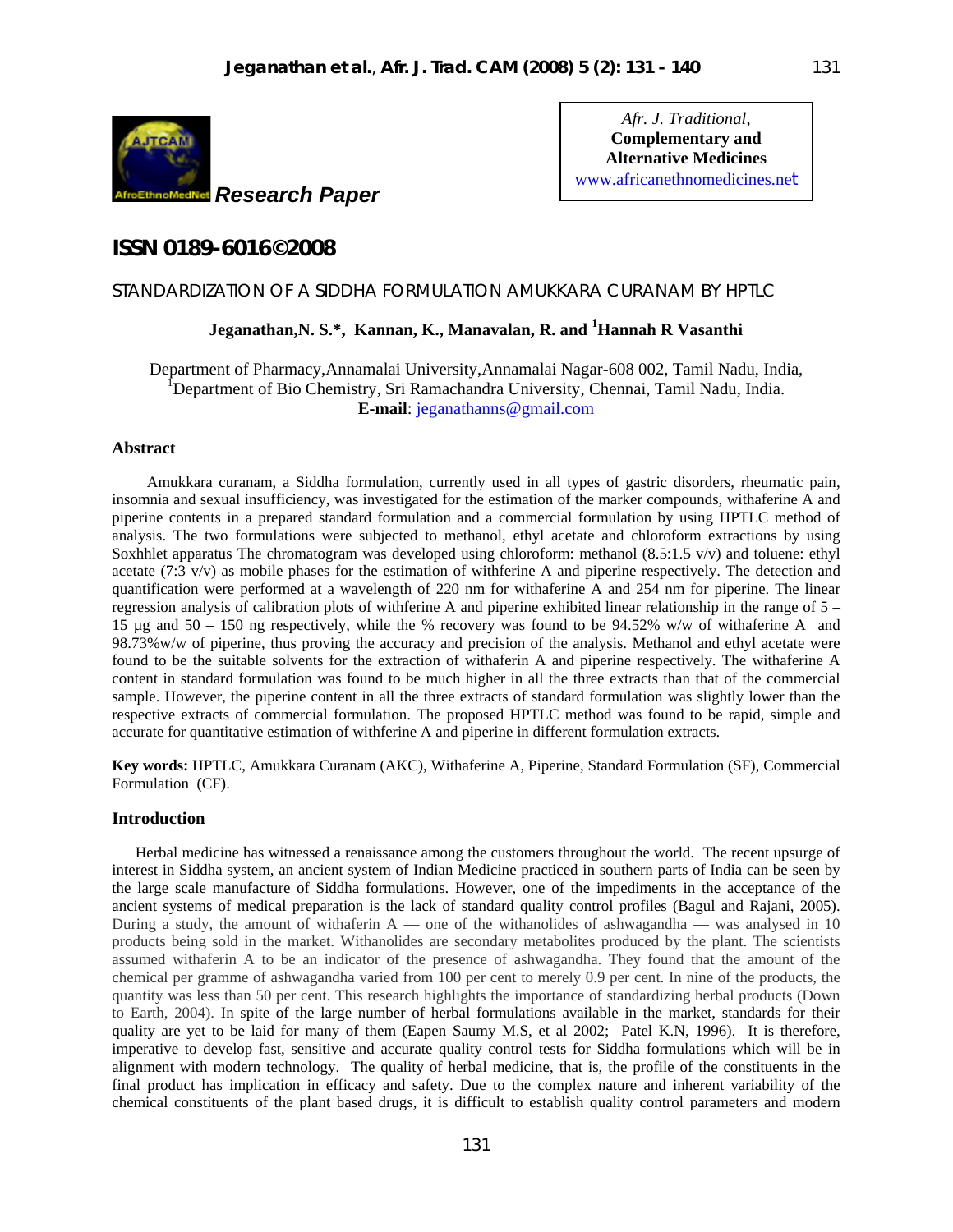analytical techniques are expected to help in circumventing this problem. It was observed that Amukkara curanam has been frequently prescribed not only by Siddha physicians but also by Ayurvedic and Allopathic physicians for treating rheumatism and various nervous disorders. In the literature survey no scientific study has been conducted to standardize this curanam so far. Hence, a scientific investigation was undertaken to evaluate Amukkara curanam.

 This research paper describes the evaluation of Amukkara curanam through the estimation of marker compounds, withaferine A and piperine. The formulation is official in Siddha Formulary of India, Part I (The Siddha Formulary, 1992) and therapeutically useful in the treatment of all types of gastric disorders, leucorrhoea, anaemia, tuberculosis, rheumatic pain, insomnia and sexual insufficiency. It consists of one gram of 'Kirambu' - Clove [*Eugenia cryophyllus* Thunb. (Fam:Myrtaceae)], two grammes of 'Cirunakappu'- Mesua [ *Mesua ferrea* auct. non L (Fam:Clusiaceae)], four grammes of 'Elam'- Cardamom (*Elettaria cardamomum L* (Fam:Zingiberaceae)], eight grammes of 'Milaku'- Black pepper (*Piper nigrum* Linn.(Fam: Piperaceae)] sixteen grammes of 'Tippili'- Long pepper [*Piper longum* Linn.(Fam: Piperaceae)], thirty two grammes of 'Cukku'- dried Ginger [*Zingiber officinalis* Roscoe(Fam: Zingiberaceae)] and sixty four grammes of 'Amukkara'- Aswagandha [*Withania somnifera* (L) Dunal. (Fam. Solanaceae)]. The withaferin A in *Withania somnifera* and piperine in *Piper longum* and *Piper nigrum* are reported to be the active components in the formulation and can be considered as marker compounds. Therefore, HPTLC method has been developed for the estimation of these marker compounds (Sethi, P.D, 1996) and also to develop finger print profile for the standard formulation of Amukkara curanam, so that these parameters can be compared with any commercial formulation available in the market for evaluating its purity and quality. The proposed method has been validated as per ICH guidelines (ICH, 1994 and 1996).

#### **Materials and Methods Chemicals**

 Analytical Reagent grade toluene, ethyl acetate, methanol and chloroform were obtained from S.D.Fine Chem Ltd.(Mumbai, India). Pure withaferine A and Piperine were obtained from Natural Remedies Ltd, (Bangalore, India) as gift samples. Pre-coated silica gel 60  $F_{254}$  TLC aluminium plates (10 x 10 cms, 0.2 mm thick) were obtained from E.Merck Ltd. (Mumbai, India).

# **Drugs**

 Clove (*Eugenia cryophyllus* – flower bud), Mesua, (*Mesua ferrea* – flower) Cardamom (*Elettaria cardamomum* – fruits), Black pepper (*Piper* nigrum – dried fruit), Long pepper (*Piper longum* – dried fruit root), Ginger (*Zingiber officinalis* - dried rhizome) and Withania (*Withania somnifera* – dried root) were purchased from the local market and authenticated by the Department of Pharmacognosy, Annamalai University, Annamalai Nagar, Tamil Nadu, India. The commercial formulation- Amukkara curanam – was obtained from Indian Medical Practitioners' Co-operative Pharmacy (IMPCOPS), (Chennai,India).

## **Preparation of Standard Withaferine A Solution**

A reference standard solution of withferine A (200  $\mu$ g/ml) was prepared by dissolving 2 mg of accurately weighed withferine A in methanol by sonication in ultrasonic water bath to dissolve and making up the volume to 10 ml with methanol.

#### **Preparation of Standard Piperine Solution**

 A stock solution of piperine (1mg/ml) was prepared by dissolving 10mg of accurately weighed piperine in methanol and making up the volume to 10ml with more methanol in amber coloured volumetric flask covered with aluminium foil, since piperine in solution isomerizes to isopiperine, chavicine and isochavicine on exposure to light. (Dipal Kulkarni, et al, 2001). The stock solution was further diluted with methanol to give a standard solution of piperine (15 ng/mcl).

#### **Chromatographic Conditions (For withaferine A )**

|                              | Stationary phase: Pre-coated silica gel $60F_{254}$ TLC plate (10 x 10 cms, 0.2 mm thickness). |
|------------------------------|------------------------------------------------------------------------------------------------|
|                              | Mobile phase $\therefore$ Chloroform: Methanol (8.5:1.5 v/v)                                   |
| Saturation time : 15 minutes |                                                                                                |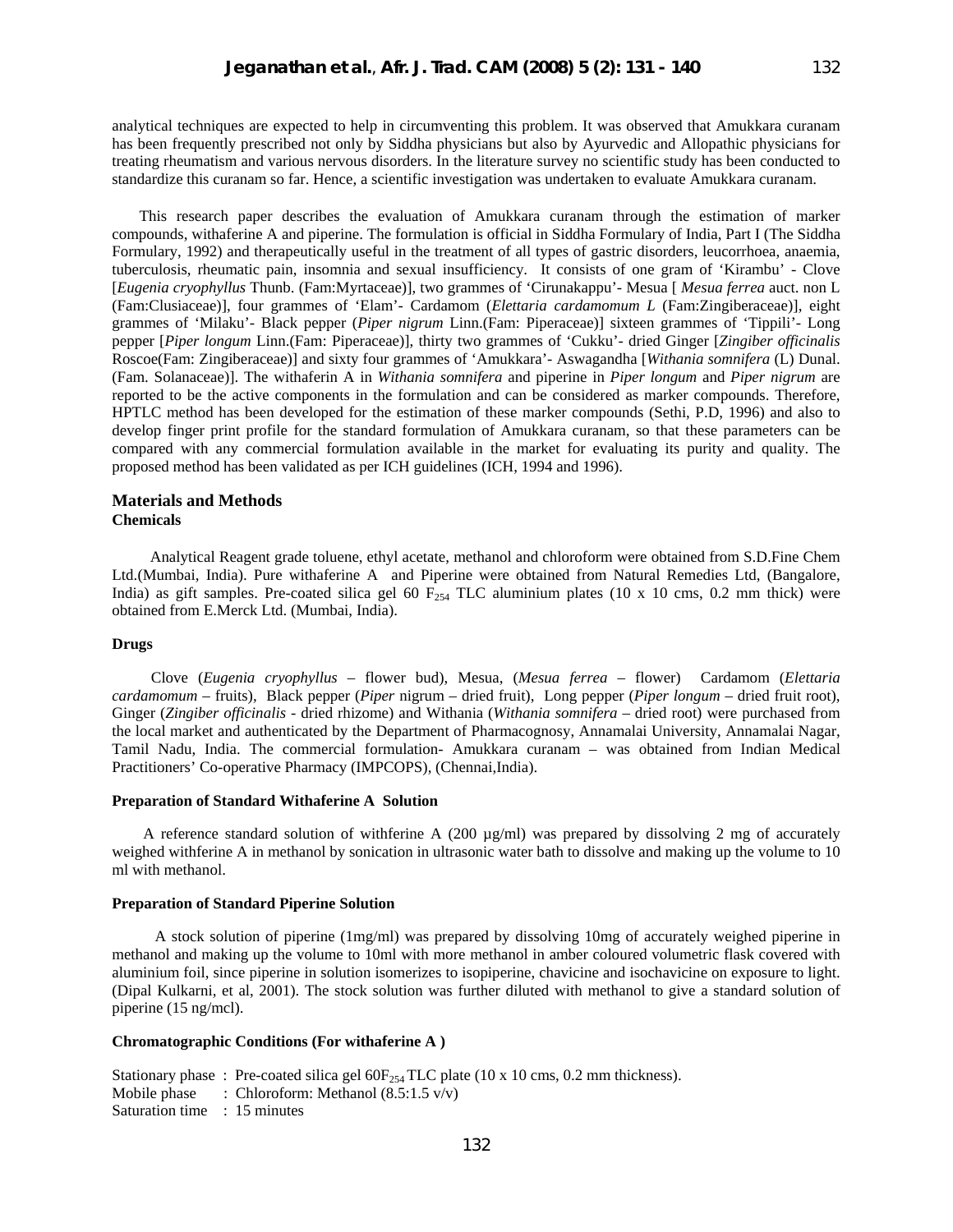| Wavelength | $: 220$ nm  |
|------------|-------------|
| Lamp       | : Deuterium |

# **Chromatographic Conditions (For piperine)**

| Stationary phase | : Pre-coated silica gel $60F_{254}TLC$ plate (10 x 10 cms, 0.2 mm thickness) |
|------------------|------------------------------------------------------------------------------|
| Mobile phase     | : Toluene: Ethyl Acetate $(7.3 \text{ v/v})$                                 |
| Saturation time  | $: 15$ minutes                                                               |
| Wavelength       | $: 254 \text{ nm}$                                                           |
| Lamp             | : Deuterium                                                                  |

#### **Calibration Curves**

The standard solutions (5-15 mcg per respective spot) were applied in triplicate on TLC plate. The plate was developed and scanned as per the chromatographic conditions mentioned above. The peak areas were recorded. Calibration curve of withferine A was prepared by plotting peak areas vs. concentrations of withaferine A applied. Similarly calibration curve was prepared for piperine using standard solutions (30 – 150 ng per respective spot).

#### **Preparation of Amukkara curanam**

Amukkara curanam was prepared in the laboratory using the authenticated ingredients. (Siddha Formulary of India" Part I, 1992). The individual drugs were powdered separately and sieved through a fine mesh. Then the required quantities by weight were taken and thoroughly mixed to uniformity.

# **Preparation of Extracts**

The SF samples (10 gm each) and the CF samples (10 gm each) of AKC were extracted for six hours separately by using three different solvents, methanol, ethyl acetate and chloroform in a Soxhlet apparatus. All the six extracts were then concentrated at a temperature, below  $50^{\circ}$ C, filtered through Whatman filter paper No1 and the final volumes were made up to 10ml with respective solvents.

# **Analytical Procedure**

Methanol, ethyl acetate and chloroform extracts of SF and CF of Amukkara curanam and standard solutions of withferine A and piperine were spotted on a 10 x 10 cm precoated TLC plates as 6 mm wide band and 8 mm from the bottom by using Linomat V. The plates were developed in a twin trough chamber, under the chromatographic conditions given above, by ascending mode to a distance of 8 cm under chamber saturation conditions. After development the plates were dried in air and scanned at 220 nm for withaferine A and at 254 nm for piperine by using CAMAG Scanner III. The plates were photographed at 254 and 366 nm by using CAMAG Reprostar (Photoplate I&II). The contents of withaferine A and piperine in the SF and CF of methanol, ethyl acetate and chloroform extracts of the two formulations were calculated from the respective calibration curve.

## **Results**

Standard withferine A (Max.Rf:0.12) and piperine (Max.Rf:0.34) showed single peaks in HPTLC chromatogram. (Figures 1 and 2). The spot at Rf: 0.12 corresponding to withaferine A (Figures 5 -10) and the spot at Rf: 0.34 corresponding to piperine (Figures  $12 - 17$ ) were observed in the respective chromatograms of the extracts of SF and CF. There was no interference from other components present in the formulation. Good correlation was also obtained between standard and samples overlay spectra of withaferine A (Figure 11) and piperine.(Figure 18) Calibration curves were prepared by plotting concentrations versus average area of the peak.(Fig 3 and Fig 4). The linear regression analysis of calibration plots of withferine A and piperine exhibited linear relationship in the range of 5 – 15 mcg and 50 – 150 ng respectively with the correlation coefficient of 0.982 and 0.997 for withaferine A and piperine respectively and thus exhibits good linearity between concentration and area (Table 4).

 Recovery study was carried out by spiking the preanalysed samples with pure withaferine A and piperine. The percentage recovery of withaferine A and piperine were found to be 94.52 and 98.73 respectively which are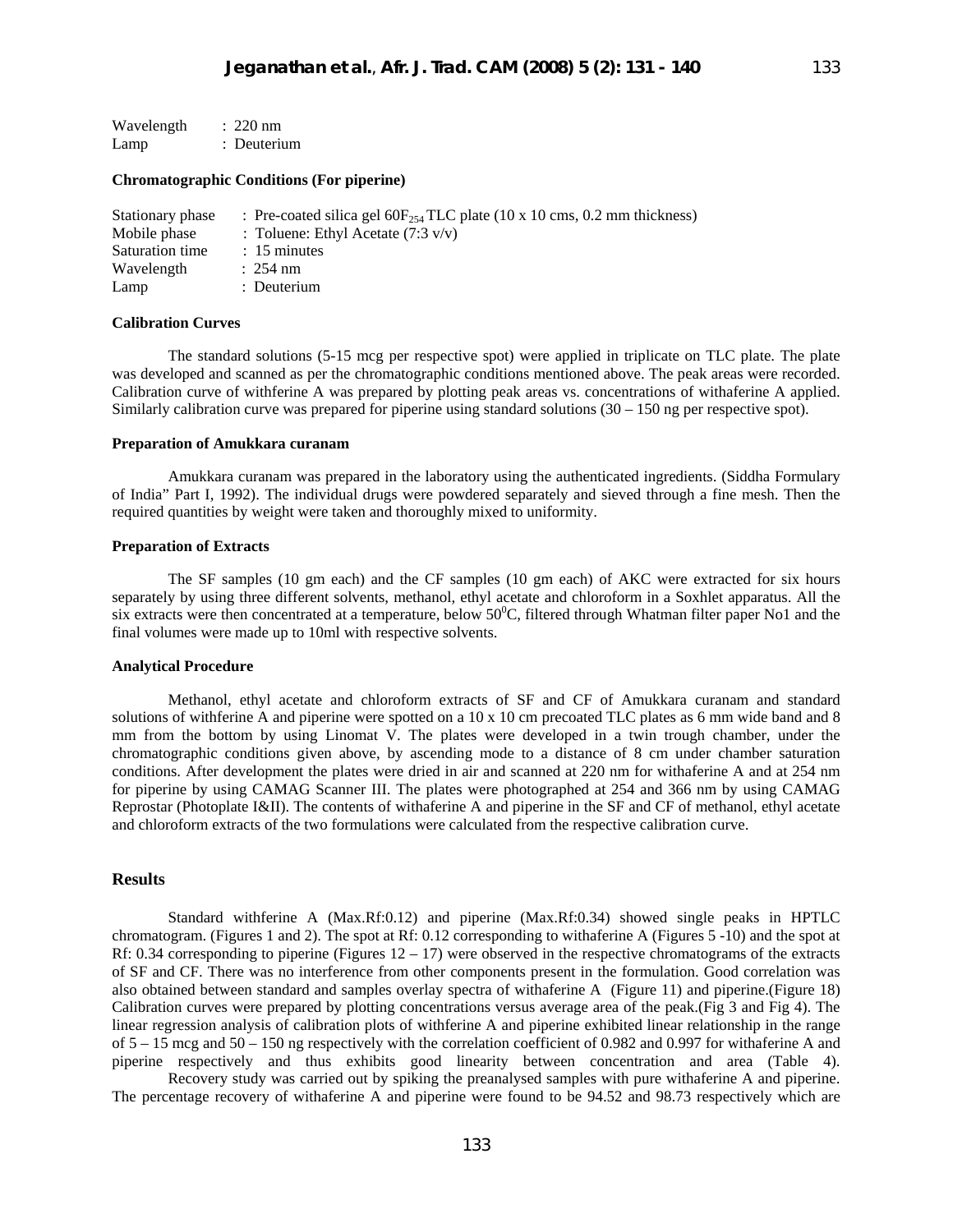highly satisfactory (Tables 2 and 3). The limit of detection was determined by signal to noise ratio which was found to be 150 ng/spot for withaferine A and 15 ng/spot for piperine. The formulation samples were analyzed by the proposed method. The data from Table 1 revealed that the withferine A contents in methanol, ethyl acetate and chloroform extracts were found as 0.037%w/w, 0.013%w/w and 0.023%w/w respectively in SF sample and 0.0237%w/w, 0.0037%w/w and 0.013%w/w respectively in CF sample of Amukkara curanam. Similarly, the piperine content in methanol, ethyl acetate and chloroform extracts were found as 0.347%w/w, 0.363%w/w and 0.342%w/w respectively in SF sample and 0.377%w/w, 0.383%w/w and 0.375%w/w respectively in CF sample of Amukkara curanam.



withaferine A





**Figure 1:** Chromatogram of standard **Figure 2:** Chromatogram of standard piperine





**Figure 5:** Chromatogram of Methanol ext. of AKC (SF) **Figure 6:** Chromatogram of Ethyl acetate ext. of AKC (SF)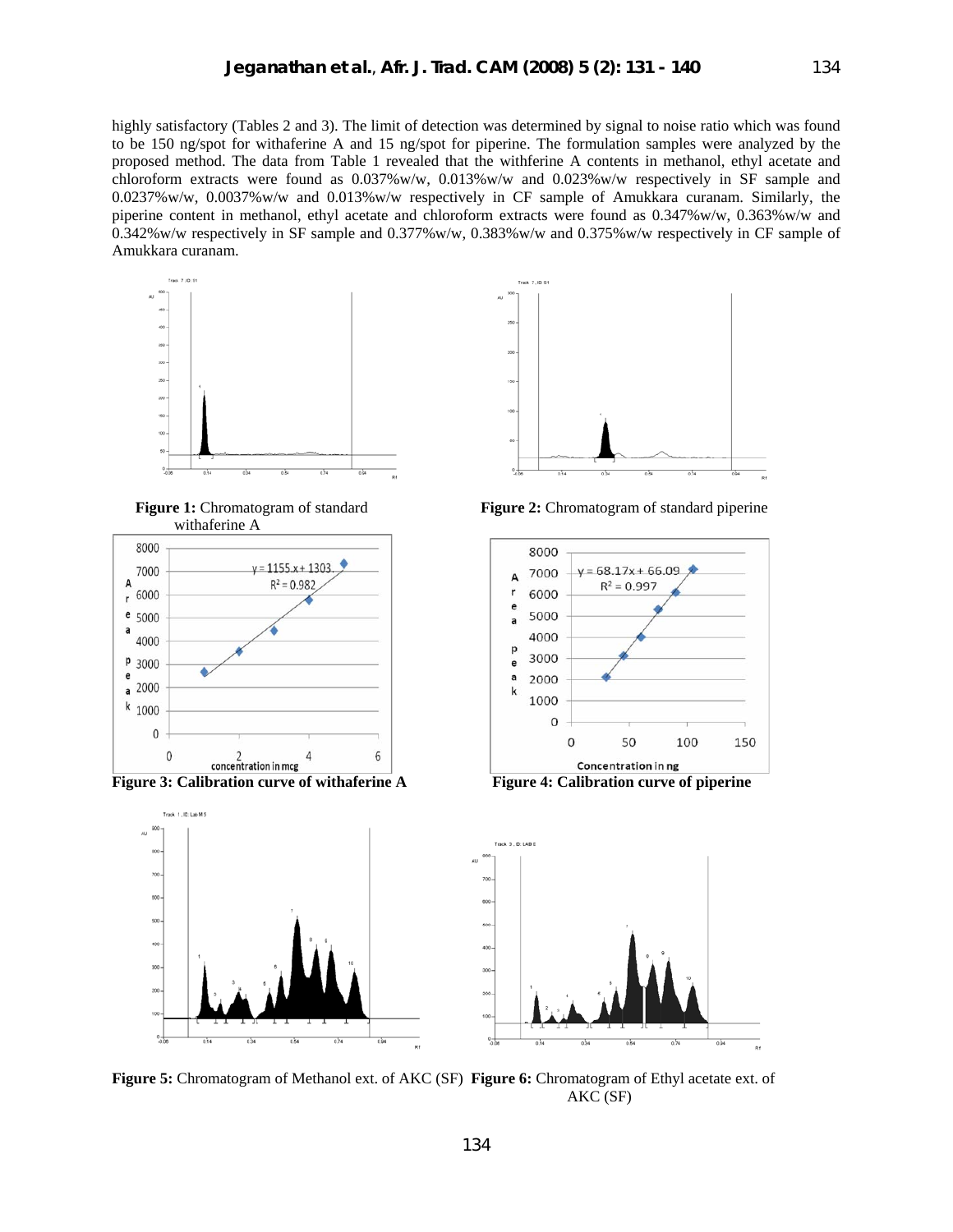

**Figure 7:** Chromatogram of Chloroform ext. of AKC (SF) **Figure 8:** Chromatogram of Methanol ext. of AKC



(CF)



**Figure 9:** Chromatogram of Ethyl acetate ext. of AKC (CF) **Figure 10:** Chromatogram of Chloroform ext. of



AKC (CF)



 **Figure 11:** Spectra comparision for withaferine A : Purity(nm)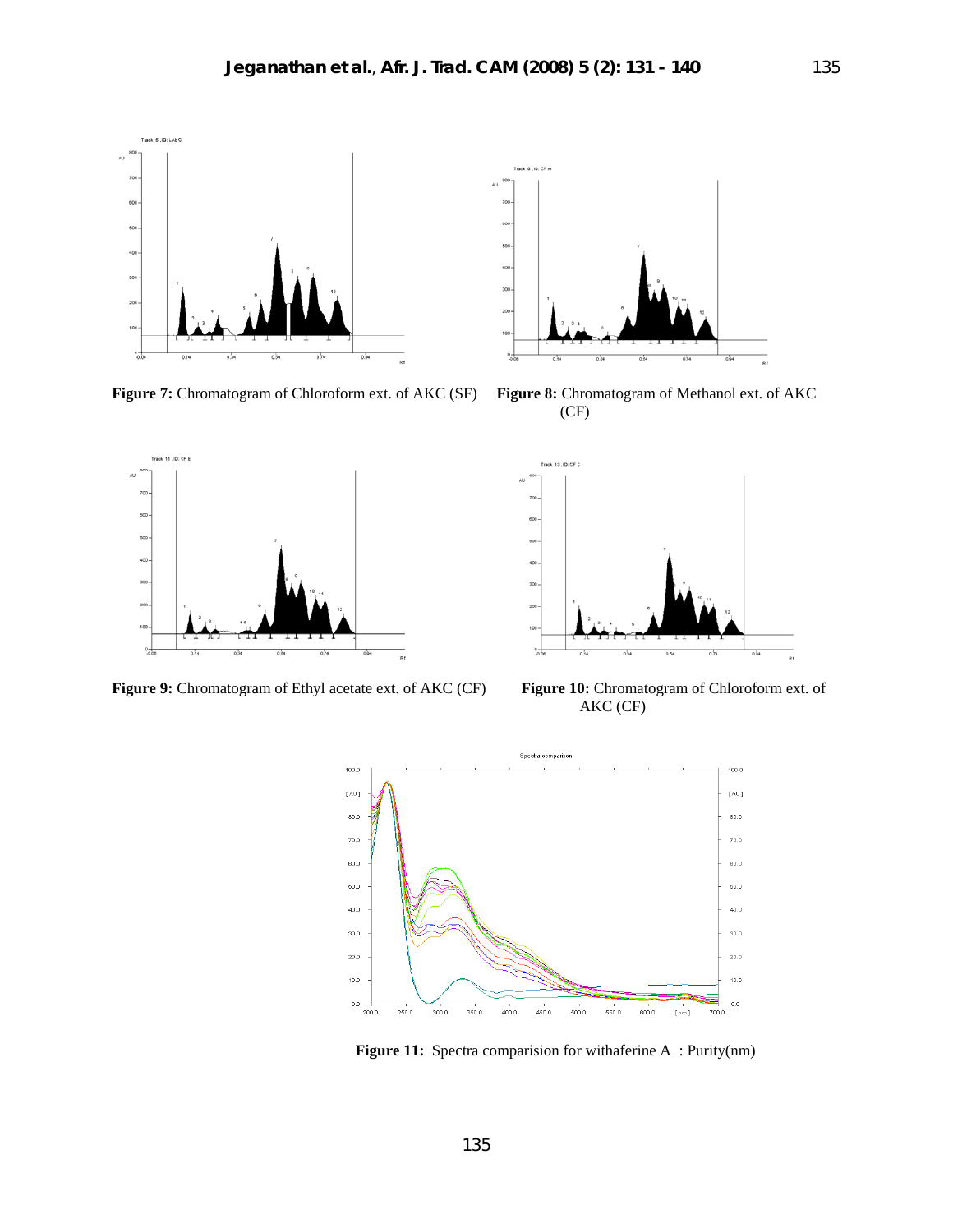

 **Photo plate I scanned at 254nm (Estimation of withaferine A in AKC)**  1. SF – Methanol ext. 5mcl, 2. SF – Methanol ext. 10mcl, 3. SF – Et. Acetate ext. 5mcl, 4. SF – Et. Acetate ext 10mcl; 5. SF – Chloroform ext. 5mcl 6. SF – Chloroform ext. 10mcl, 7. Standard WA 5mcl, 8. Standard WA 10 mcl; 9. CF – Methanol ext. 5 mcl, 10. CF – Methanol ext. 10 mcl, 11. CF – Et. Acetate ext 5mcl, 12. CF – Et. Acetate ext 10 mcl,13. CF – Chloroform ext 5 mcl, 14. CF – Chloroform ext 10 mcl



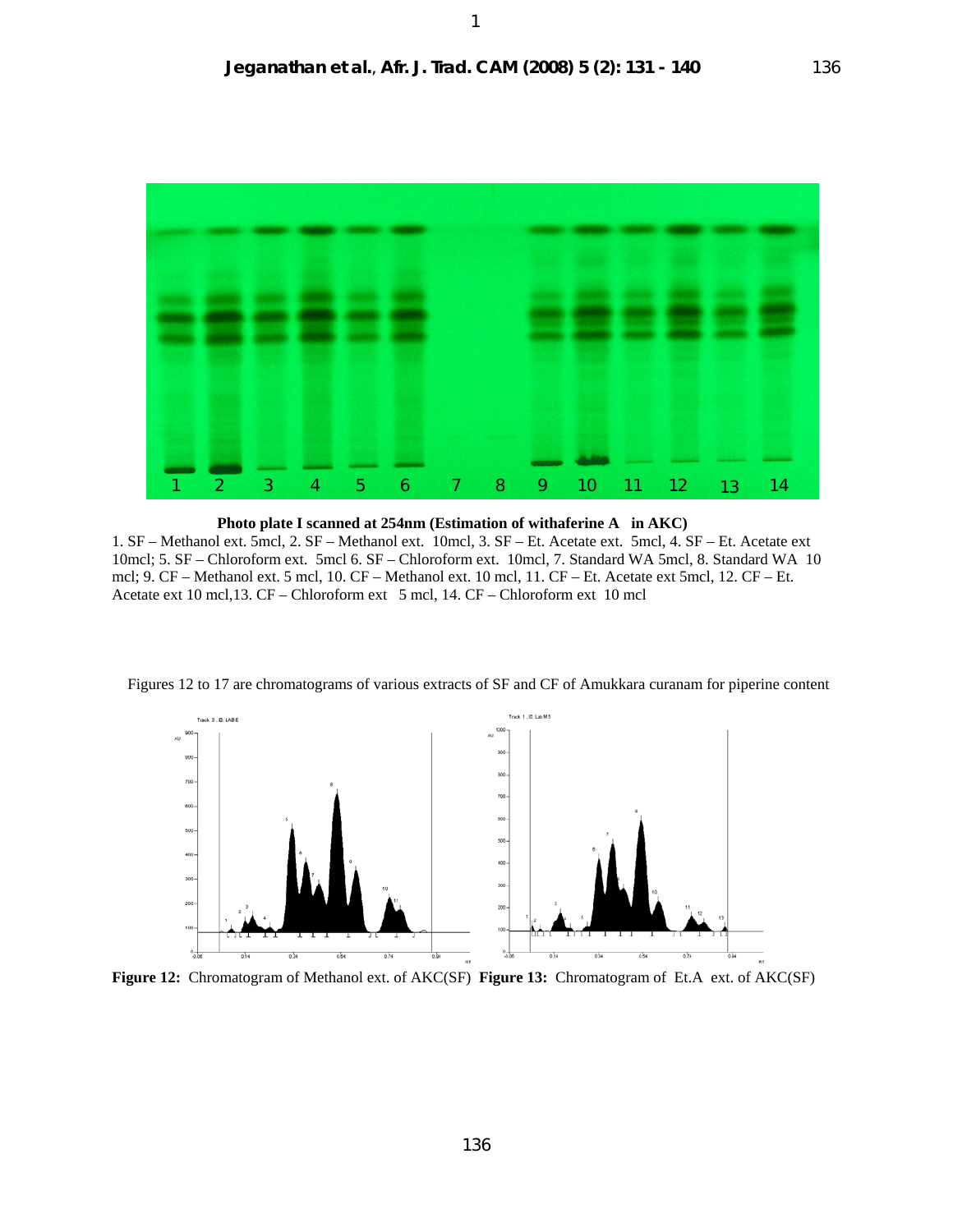

**Figure 14.** Chromatogram of Chloroform ext. of AKC(SF) **Figure 15:** Chromatogram of Methanol ext. of AKC(CF)



 **Figure 16:** Chromatogram of Et.A ext. of AKC(CF) **Figure 17:** Chromatogram of Chloroform ext. of AKC(CF)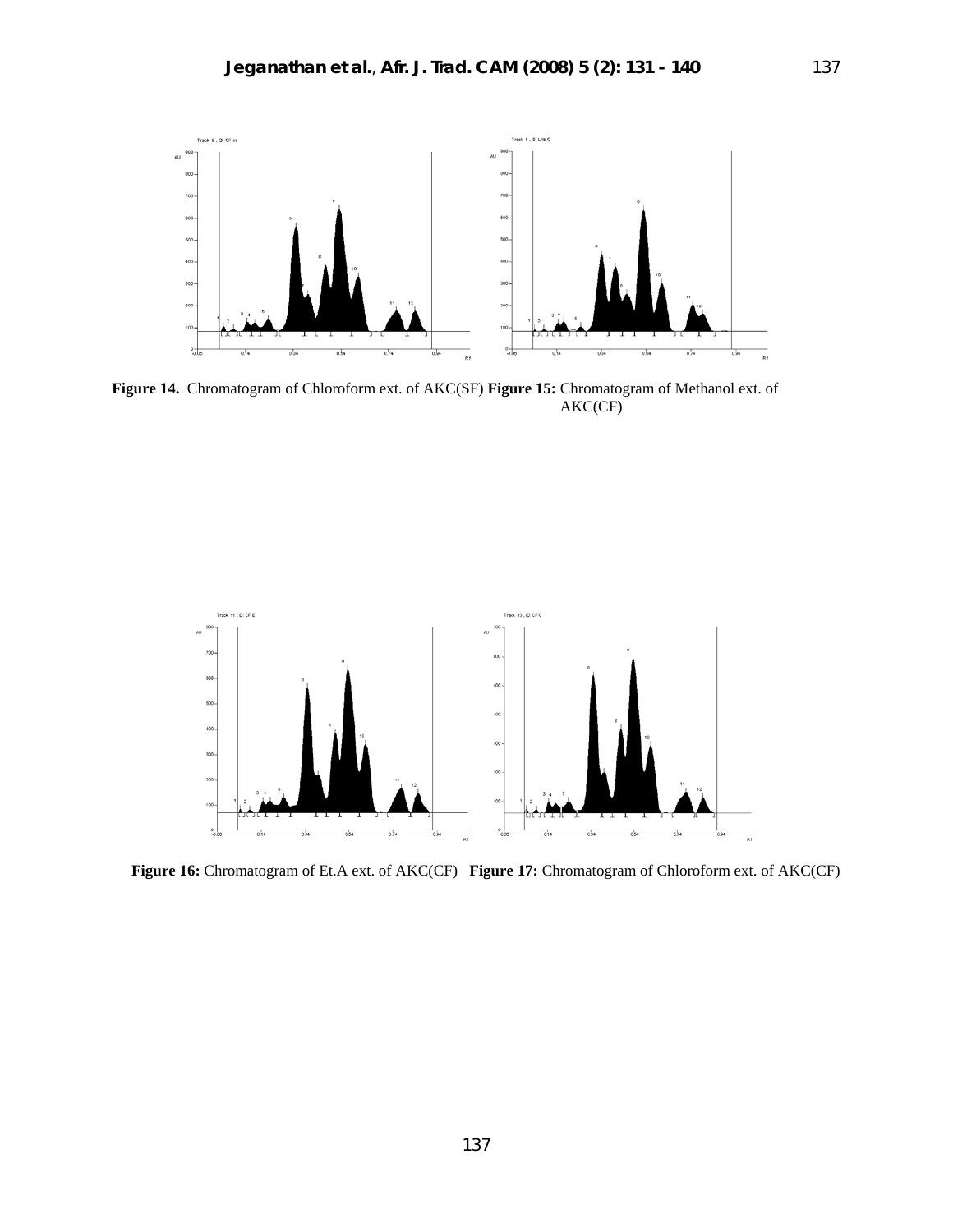

## **Photo plate II scanned at 254nm (Estimation of piperine in AKC)**

1. SF – Methanol ext. 5mcl, 2. SF – Methanol ext. 10mcl, 3. SF – Et. Acetate ext. 5mcl, 4. SF – Et. Acetate ext 10mcl; 5. SF – Chloroform ext. 5mcl, 6.. SF – Chloroform ext. 10mcl, 7. Standard PP 5mcl, 8. Standard PP 10 mcl. 9. CF – Methanol ext. 5 mcl, 10. CF – Methanol ext. 10 mcl, 11. CF – Et. Acetate ext 5mcl, 12. CF – Et. Acetate ext 10 mcl, 13. CF – Chloroform ext 5 mcl, 14. CF – Chloroform ext 10 mcl



**Figure 18:** Spectra comparison for Piperine : Purity (nm)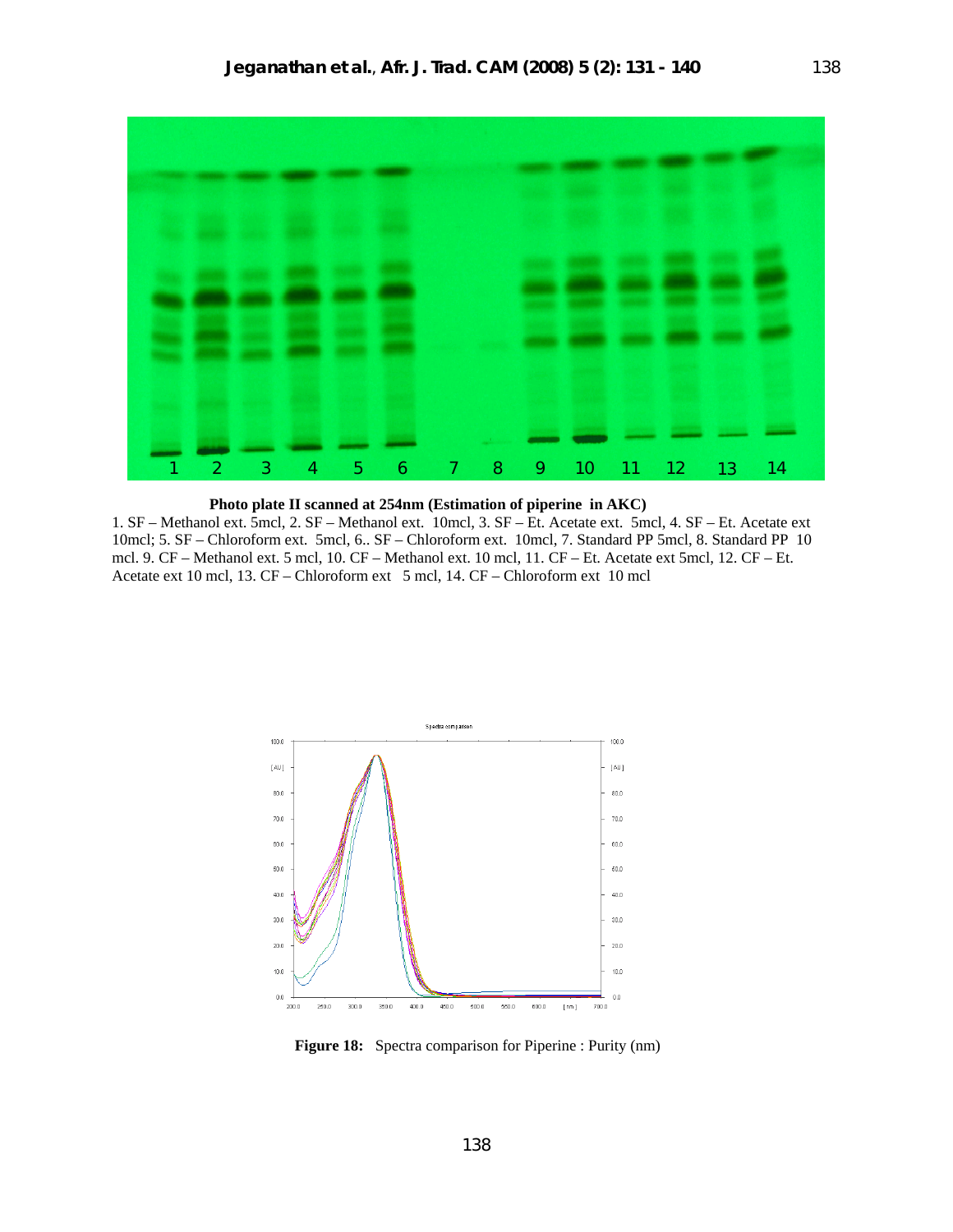| Sl.No. | Extracts                  | % w/w Withaferine A | % w/w Piperine |
|--------|---------------------------|---------------------|----------------|
|        | $SF - Method$ ext.        | 0.037               | 0.346          |
|        | $SF - Ethyl$ acetate ext. | 0.013               | 0.363          |
|        | $SF - Chloroform$ ext     | 0.023               | 0.342          |
|        | CF - Methanol ext.        | 0.024               | 0.377          |
|        | CF - Ethyl acetate ext.   | 0.004               | 0.383          |
|        | $CF$ – Chloroform ext     | 0.013               | 0.375          |

**Table 1:** Withaferine A and Piperine contents in different extracts

**Table 2:** Results of Recovery study of the method for Withaferine A (WA)

| S1.No | Amount of    | Amount of | Amount of WA | Amount of WA | Total WA found       | % Recovery |
|-------|--------------|-----------|--------------|--------------|----------------------|------------|
|       | sample taken | WA in     | added to A   | taken $B+C$  | (Mean $\pm$ SD, n=5) | E/D X 100  |
|       | (mg)         | (ng)<br>A | (ng)         | (ng)         | (ng)                 |            |
|       |              |           |              |              |                      |            |
|       | 1100         | 387       | 50           | 437          | 417 $\pm 9.8234$     | 95.32      |
|       | 1200         | 435       | 100          | 535          | $505$ $\pm$ 13.45    | 94.39      |
| 3     | 1300         | 462       | 150          | 612          | $605 \pm 11.497$     | 93.85      |

 **Average Recovery: 94.52%** 

**Table 3:** Results of Recovery study of the method for Piperine (PP)

| S1.No | Amount    | of | Amount of | Amount of  | Amount of   | <b>Total Piperine</b> | $\%$     |   |
|-------|-----------|----|-----------|------------|-------------|-----------------------|----------|---|
|       | sample    |    | Piperine  | Piperine   | Piperine    | found(Mean±SD,        | Recovery |   |
|       | taken(mg) |    | in A      | added to A | taken $B+C$ | $N=5$ )               | E/D      | X |
|       | A         |    | (mg)      | (mg)       | (mg)        | (mg)                  | 100      |   |
|       |           |    |           |            |             |                       |          |   |
|       | 1100      |    | 22.26     |            | 24.26       | $24.04 \pm 0.1139$    | 99.03    |   |
|       | 1200      |    | 22.38     |            | 27.38       | $27.10\pm0.1392$      | 98.37    |   |
|       | 1300      |    | 22.58     | 10         | 32.58       | 32.16±0.1530          | 98.71    |   |

 **Average Recovery: 98.73** 

**Table 4:** Results of Validation Method

| $S1$ . No | <b>Analytical Method</b> | $Accuracy\%$ | Precision. |               | Coefficient of |
|-----------|--------------------------|--------------|------------|---------------|----------------|
|           |                          | recovery     | (S.D       |               | variation%(CV) |
|           | <b>HPTLC</b> of WA       | 94.52        | 0.7435     | $01-05$ mcg   | 0.1737         |
|           | <b>HPTLC</b> of PP       | 98.73        | 0.1465     | $30 - 105$ ng | 0.5529         |

# **Discussion**

 The study revealed that methanol is a better solvent to extract withferine A than other two solvents though they also extracted withaferine A to a considerable extent. In the past studies only methanol was used for the extraction of withaferine A (Ganzera et al, 2003), but the present study revealed that ethyl acetate and chloroform also can extract withaferine A. Similarly, ethyl acetate was found to be a better solvent to extract piperine from the formulation than the other two solvents though they also useful in the extraction of piperine. The withaferine A content in SF was much higher in all the three extracts than that of the CF sample indicating the superiority of SF. It has been suggested from the study that quality control should be introduced in the production process at the raw material stage itself. However, the piperine content in all the three extracts of SF were slightly lower than the respective extracts of CF. It may be due to varied factors like improper selection of the drug variety, incorrect identification of the drug, variation in the weight of the drug added to the formulation, addition of exhausted